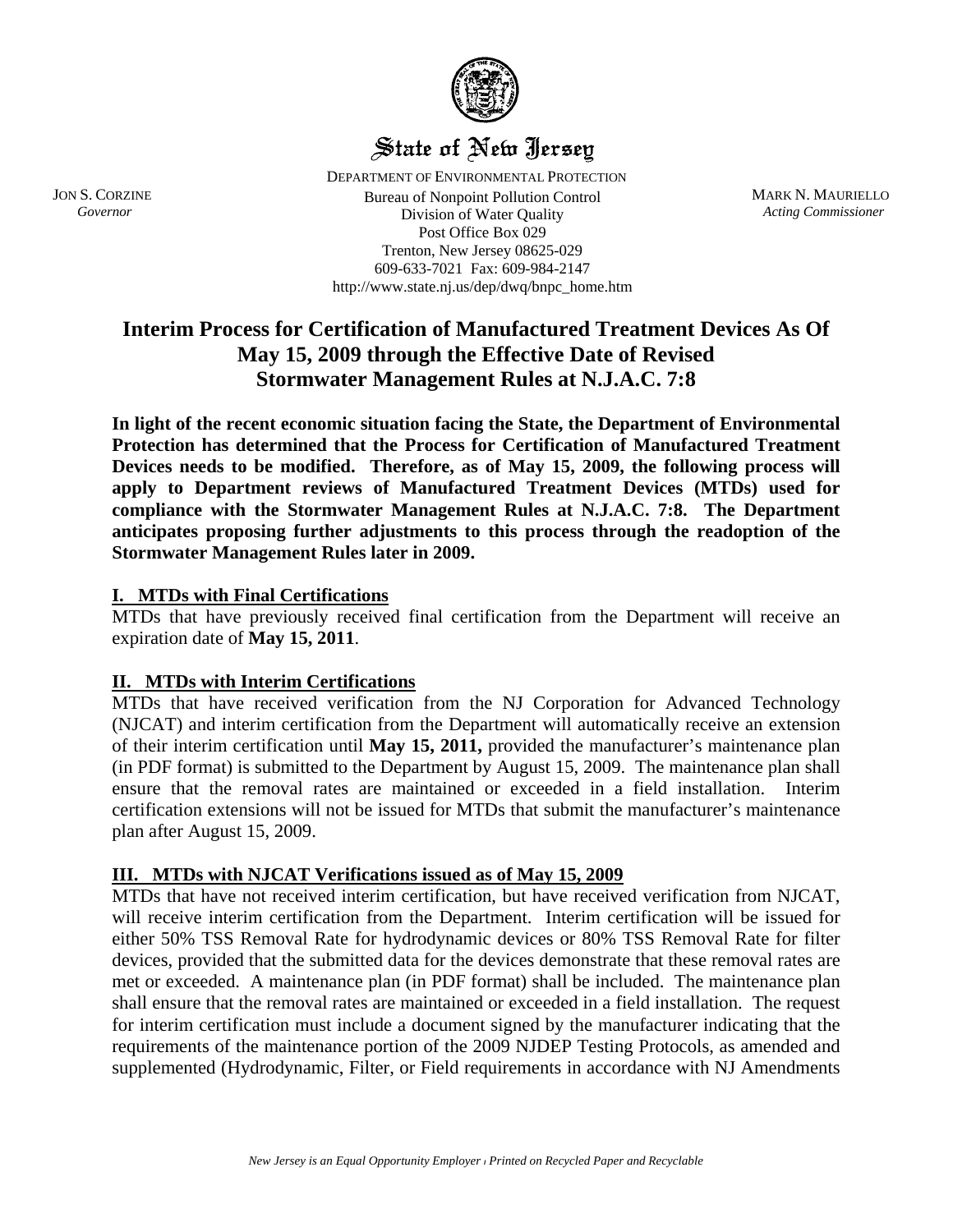of TARP), are incorporated into the maintenance plan. **These certifications will expire on May 15, 2011.** 

#### **IV. MTDs within the Testing Portion of the NJCAT Verification Process as of May 15, 2009**

MTDs that are in the field or laboratory testing portion, under existing protocols, of the verification process with NJCAT as of **May 15, 2009,** may receive certification from the Department. These MTDs may proceed under existing protocols (December, 2003 Total Suspended Solids Lab Testing Procedure; July, 2003 TARP Tier II Protocol for Stormwater Best Management Practice Demonstration; January, 2006 Amendments to TARP Tier II Protocols; and June 28, 2006 Particle Size Distribution Requirements); however, NJCAT will not review nor issue verifications under existing protocols after **May 15, 2011** for compliance with the Stormwater Management Rules. In addition, the Department issued certifications, based on the following requirements, will expire on **May 15, 2011**.

- 1. NJCAT verification includes a document signed by the NJCAT Executive Director or designee and the manufacturer listing and indicating that the requirements of the protocols are met.
- 2. NJCAT verification ensures any scaling method is consistent with 2009 NJDEP Testing Protocols, as amended and supplemented (Hydrodynamic, Filter, or Field requirements in accordance with NJ Amendments of TARP).
- 3. NJCAT verification includes a recommended certification removal rate and associated justification.
- 4. NJCAT verification includes a maintenance plan addressing the depth when sediment removal and/or filter replacement/re-commissioning is required, in accordance with 2009 NJDEP Testing Protocols, as amended and supplemented (Hydrodynamic, Filter, or Field requirements in accordance with NJ Amendments of TARP).

### **V. MTDs that Start the Testing Portion of the NJCAT Verification Process between May 15, 2009 and Effective Date of New Rules**

MTDs that start the field or laboratory testing portion of the NJCAT verification process between **May 15, 2009** and the **effective date of the new Stormwater Management Rules, N.J.A.C. 7:8 (Rules)**, may receive acknowledgement of certification from the Department. The Department's receipt of the NJCAT verification and certification as well as the documents from the testing entity and the manufacturer (explained below) will be acknowledged by the Department. NJCAT will not review/issue verifications or certifications based on the following requirements after **May 15, 2011** for compliance with the Stormwater Management Rules. The Department's acknowledgement, based on the following requirements, will allow the device to be used in compliance with the Stormwater Management Rules and will expire on **May 15, 2011**.

- 1. The testing of the MTD follows the 2009 NJDEP Testing Protocols, as amended and supplemented (Hydrodynamic, Filter, or Field requirements in accordance with NJ Amendments of TARP);
- 2. The device is tested by a third party entity in accordance with the 2009 NJDEP Testing Protocols, as amended and supplemented (Hydrodynamic, Filter, or Field requirements in accordance with NJ Amendments of TARP),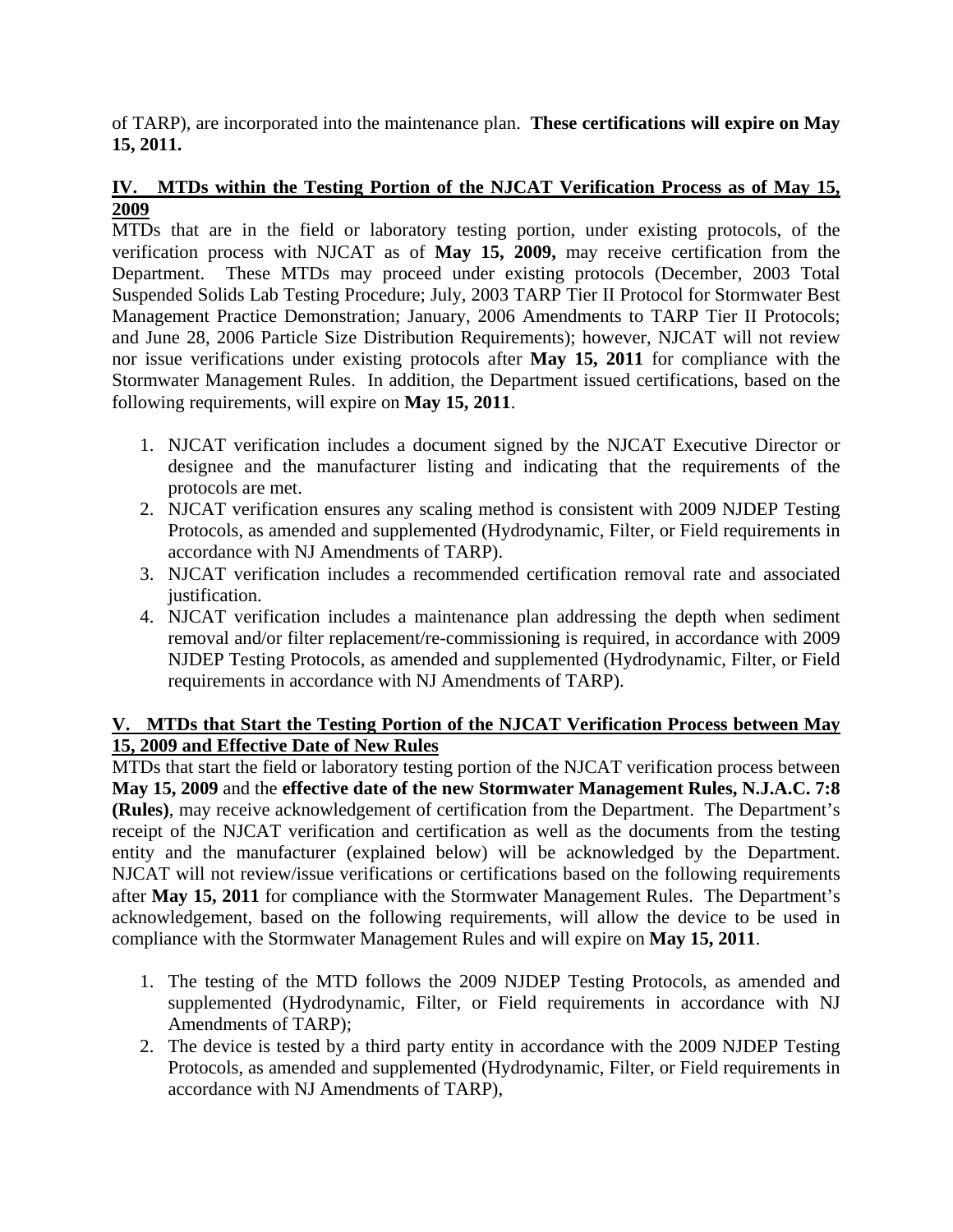- 3. Verification and certification for the TSS removal rate is obtained from the NJ Corporation for Advanced Technology (NJCAT).
- 4. A document signed by the testing entity and the manufacturer indicating compliance with the 2009 NJDEP Testing Protocols, as amended and supplemented (Hydrodynamic, Filter, or Field requirements in accordance with NJ Amendments of TARP) is be submitted to NJCAT.

**All Department certifications will expire on May 15, 2011. The Department's amendments to the Stormwater Management Rules at N.J.A.C. 7:8 are anticipated to be adopted prior to May 15, 2011. In the event that the rules are not adopted prior to May 15, 2011, the Department will provide revised guidance regarding certification requirements and associated expiration dates.** 

**The table bellows identifies the status of all MTDs. Questions on the Process may be directed to Ms. Sandra Blick, Supervisor, Stormwater Management Unit, at 609-633-7021.** 

By Clefhy

**Barry Chalofsky, P.P. Chief, Bureau of Nonpoint Pollution Control**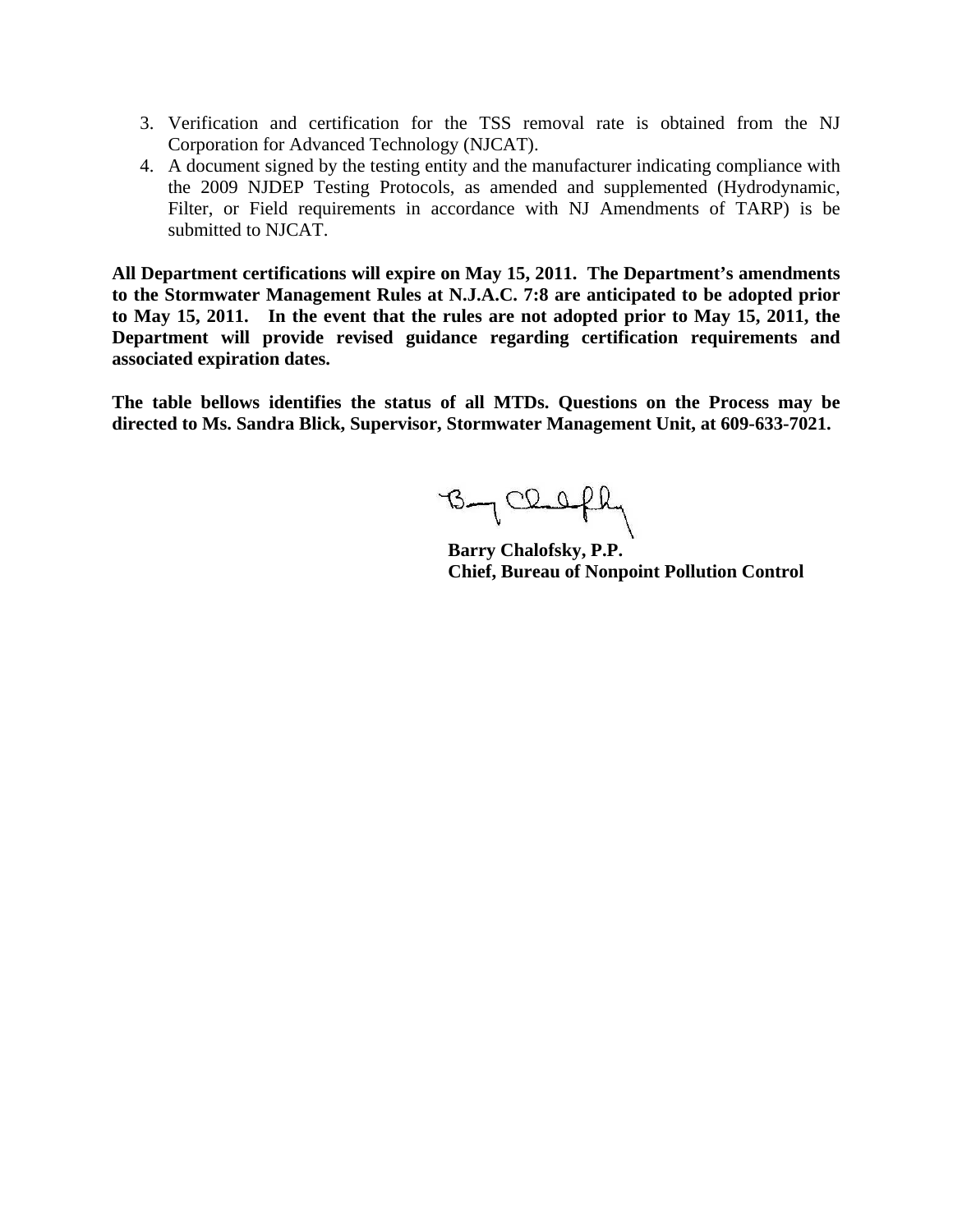| <b>MTDs with Final Certifications, as follows:</b><br>I. |    |                                                                                    | MTDs that have previously received final              |
|----------------------------------------------------------|----|------------------------------------------------------------------------------------|-------------------------------------------------------|
|                                                          |    |                                                                                    | certification from the Department will receive        |
|                                                          | 1. | StormVault by CONTECH Stormwater Solutions, Inc.<br>80%                            | an expiration date of May 15, 2011.                   |
|                                                          | 2. | Stormwater Management StormFilter by CONTECH                                       |                                                       |
|                                                          |    | Stormwater Solutions, Inc.                                                         |                                                       |
|                                                          |    | 80%                                                                                |                                                       |
|                                                          |    | II. MTDs with Interim Certifications, as follows:                                  | MTDs that have received verification from the         |
|                                                          |    |                                                                                    | NJ Corporation for Advanced Technology                |
|                                                          |    | 1. AquaFilter Filtration Chamber by AquaShield, Inc.                               | (NJCAT) and interim certification from the            |
|                                                          |    | Interim Exp. Date: 3/31/2009 80%                                                   | Department will automatically receive an              |
|                                                          | 2. | Aqua-Swirl Concentrator by Aqua-Shield. Inc.                                       | extension on their interim certification until        |
|                                                          |    | Interim Exp. Date: 3/31/2009 50%                                                   | May 15, 2011, provided the manufacturer's             |
|                                                          | 3. | BaySeparator by BaySaver Technologies, Inc.                                        | maintenance plan (in pdf format) is submitted         |
|                                                          |    | Interim 1<br>$\bullet$                                                             | to the Department by August 15, 2009.                 |
|                                                          |    | Interim 2 Exp. Date: 9/5/2010 50%<br>$\bullet$                                     | Interim certification extensions will not be          |
|                                                          |    | 4. Downstream Defender by Hydro International, Inc.                                | issued<br>for<br><b>MTDs</b><br>that<br>submit<br>the |
|                                                          |    | Interim 1                                                                          | manufacturer's maintenance plan after August          |
|                                                          |    | Interim 2 Exp. Date: 4/14/2009 50%<br>$\bullet$                                    | 15, 2009.                                             |
|                                                          | 5. | FloGard Dual-Vortex Hydrodynamic Separator by                                      |                                                       |
|                                                          |    | KriStar Enterprises, Inc.                                                          |                                                       |
|                                                          |    | Interim Date: 12/31/2009 50%<br>$\bullet$                                          |                                                       |
|                                                          | 6. | High Efficiency Continuous Deflective Separator                                    |                                                       |
|                                                          |    | (CDS) Unit by CONTECH Stormwater Solutions, Inc.                                   |                                                       |
|                                                          | 7. | Interim Exp. Date: 3/1/2009 50%<br>Jellyfish Filter by Imbrium Systems Corporation |                                                       |
|                                                          |    | Interim Exp. Date: 2/24/2011 80%<br>$\bullet$                                      |                                                       |
|                                                          | 8. | Media Filtration Systems by CONTECH Stormwater                                     |                                                       |
|                                                          |    | Solutions, Inc.                                                                    |                                                       |
|                                                          |    | Interim Exp. Date: 8/31/2008 80%                                                   |                                                       |
|                                                          |    | 9. Stormceptor OSR by Imbrium Systems Corporation                                  |                                                       |
|                                                          |    | Interim Exp. Date: 9/30/2009 50%                                                   |                                                       |
|                                                          |    | 10. Stormceptor STC by Imbrium Systems Corporation                                 |                                                       |
|                                                          |    | Interim Exp.Date: 6/30/2007 50%<br>$\bullet$                                       |                                                       |
|                                                          |    | 11. TerreKleen Stormwater Device by Terre Hill Concrete                            |                                                       |
|                                                          |    | Products                                                                           |                                                       |
|                                                          |    | Interim 1                                                                          |                                                       |
|                                                          |    | Interim 2 Exp. Date: 3/31/2009<br>50%<br>$\bullet$                                 |                                                       |
|                                                          |    | Stormwater<br>12. Vortechs<br>Treatment<br>System<br>by                            |                                                       |
|                                                          |    | <b>CONTECH Stormwater Solutions, Inc.</b>                                          |                                                       |
|                                                          |    | Interim Exp. Date: 4/30/2009 50%                                                   |                                                       |
|                                                          |    | 13. VortFilter System by CONTECH<br>Stormwater                                     |                                                       |
|                                                          |    | Solutions, Inc.                                                                    |                                                       |
|                                                          |    | • Interim Exp. Date: $1/31/2008$ 80%                                               |                                                       |
|                                                          |    | 14. VortSentry System by CONTECH Stormwater<br>Solutions, Inc.                     |                                                       |
|                                                          |    |                                                                                    |                                                       |
|                                                          |    | Interim Exp. Date: 2/29/2009 50%                                                   |                                                       |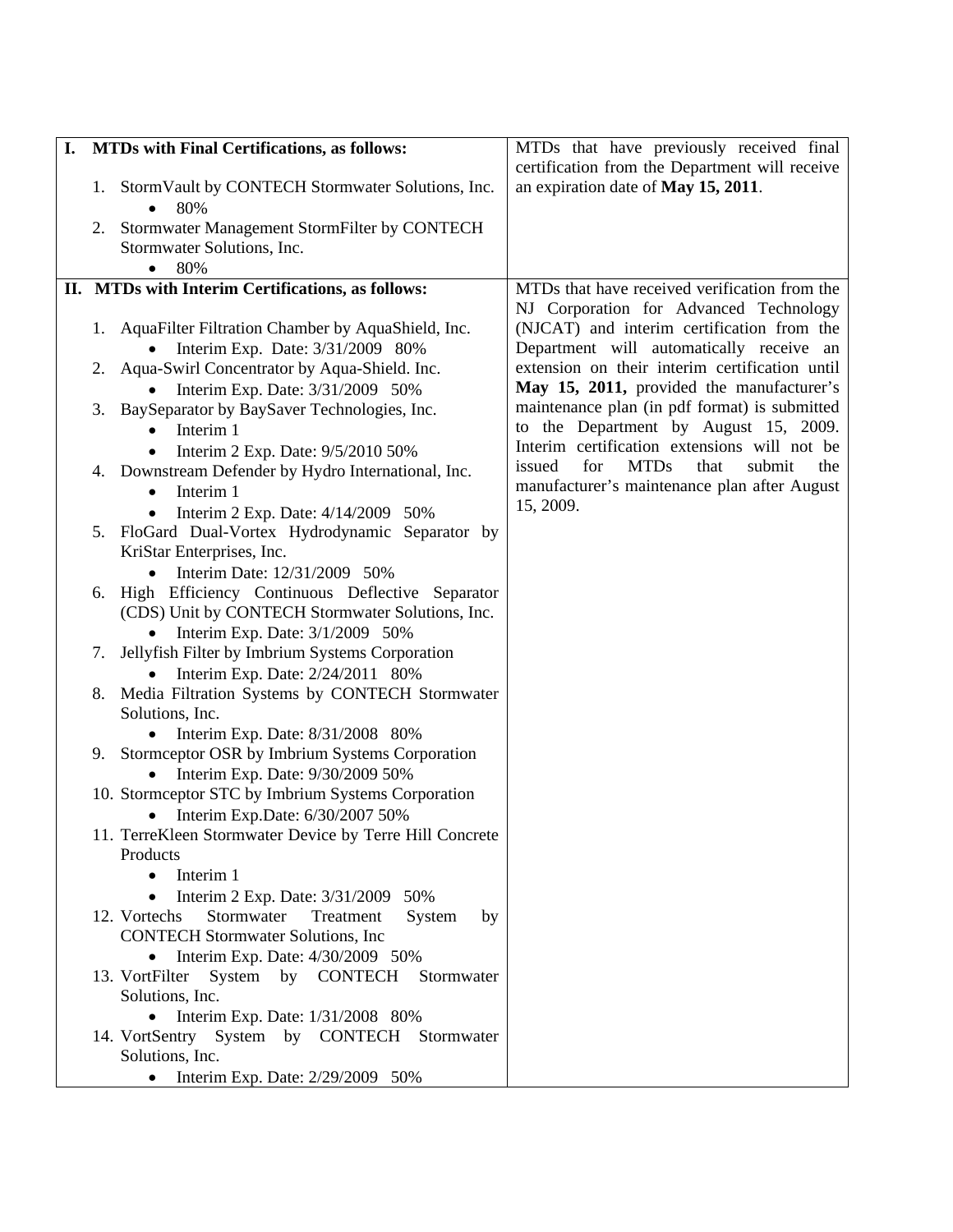| III. MTDs with NJCAT Verifications issued as of May 15, | have<br>that<br><b>MTDs</b><br>not received interim |
|---------------------------------------------------------|-----------------------------------------------------|
| 2009, as follows:                                       | certification, but have received verification       |
|                                                         | from NJCAT, will receive interim certification      |
| Bayfilter by Baysaver Technologies, Inc.<br>1.          | from the Department.<br>Interim certification       |
| FloGard Dual-Vortex Hydrodynamic Separator by<br>2.     | will be issued for either 50% TSS Removal           |
| KriStar Enterprises, Inc. (Verification addendum)       | Rate for hydrodynamic devices or 80% TSS            |
| Nutrient Baffle Box by Suntree Technologies, Inc.<br>3. | Removal Rate for filter devices, provided that      |
| StormTech Isolator Row by StormTech, LLC<br>4.          | the submitted data for the devices demonstrate      |
| Up-Flo Filter by Hydro International, Inc.<br>5.        | that these removal rates are met or exceeded.       |
| V2B1 Stormwater Treatment System by Environment<br>6.   | A maintenance plan (in pdf format) shall be         |
| 21, LLC                                                 | included. The maintenance plan shall ensure         |
|                                                         | that the removal rates are maintained or            |
|                                                         | exceeded in a field installation. The request       |
|                                                         | for interim certification must include a            |
|                                                         | signed by the manufacturer<br>document              |
|                                                         | indicating that the requirements of the             |
|                                                         | maintenance portion of the 2009 NJDEP               |
|                                                         | Protocols,<br>Testing<br>as<br>amended<br>and       |
|                                                         | supplemented (Hydrodynamic, Filter, or Field        |
|                                                         | requirements<br>in<br>accordance<br>with<br>NJ      |
|                                                         | Amendments of TARP), are incorporated into          |
|                                                         | the maintenance plan. These certifications          |
|                                                         | will expire on May 15, 2011.                        |
| MTDs within the Testing Portion of the NJCAT<br>IV.     | MTDs that are in the field or laboratory testing    |
| Verification Process as of May 15, 2009, as follows:    | portion, under existing protocols, of the           |
|                                                         | verification process with NJCAT as of May           |
| AquaFilter Filtration Chamber by AquaShield, Inc<br>1.  | 15, 2009, may receive certification from the        |
| 2.<br>Aqua-Swirl Concentrator by Aqua-Shield, Inc.      | Department. These MTDs may proceed under            |
| 3.<br>BaySeparator by BaySaver Technologies, Inc.       | existing protocols (December, 2003 Total            |
| Bayfilter by Baysaver Technologies, Inc.<br>4.          | Suspended Solids Lab Testing Procedure; July,       |
| Downstream Defender by Hydro International, Inc.<br>5.  | 2003 TARP Tier II Protocol for Stormwater           |
| Stormwater Filtration System by EcoSense<br>6.          | Best Management Practice Demonstration;             |
| High Efficiency Continuous Deflective Separator<br>7.   | January, 2006 Amendments to TARP Tier II            |
| (CDS) Unit by CONTECH Stormwater Solutions, Inc.        | Protocols; and June 28, 2006 Particle Size          |
| Hydroguard by Hydroworks, LLC<br>8.                     | Distribution Requirements); however, NJCAT          |
| 9. Media Filtration Systems by CONTECH Stormwater       | will not review nor issue verifications under       |
| Solutions, Inc.                                         | existing protocols after May 15, 2011 for           |
| 10. Smart Sponge by AbTech Industries, Inc.             | compliance with the Stormwater Management           |
| Stormwater<br>11. Vortechs<br>Treatment<br>System<br>by | Rules.<br>In addition, the Department issued        |
| <b>CONTECH Stormwater Solutions, Inc.</b>               | certifications,<br>based<br>on<br>the<br>following  |
| 12. VortSentry System by CONTECH<br>Stormwater          | requirements, will expire on May 15, 2011.          |
| Solutions, Inc.                                         |                                                     |
| 13. Water Quality Device by CrystalStream Technologies  | NJCAT verification includes a document<br>1.        |
|                                                         | signed by the NJCAT Executive Director              |
|                                                         | or designee and the manufacturer listing            |
|                                                         | and indicating that the requirements of the         |
|                                                         | protocols are met.                                  |
|                                                         | NJCAT verification ensures any scaling<br>2.        |
|                                                         | method is consistent with 2009 NJDEP                |
|                                                         | Testing Protocols,<br>as amended and                |
|                                                         | supplemented (Hydrodynamic, Filter, or              |
|                                                         |                                                     |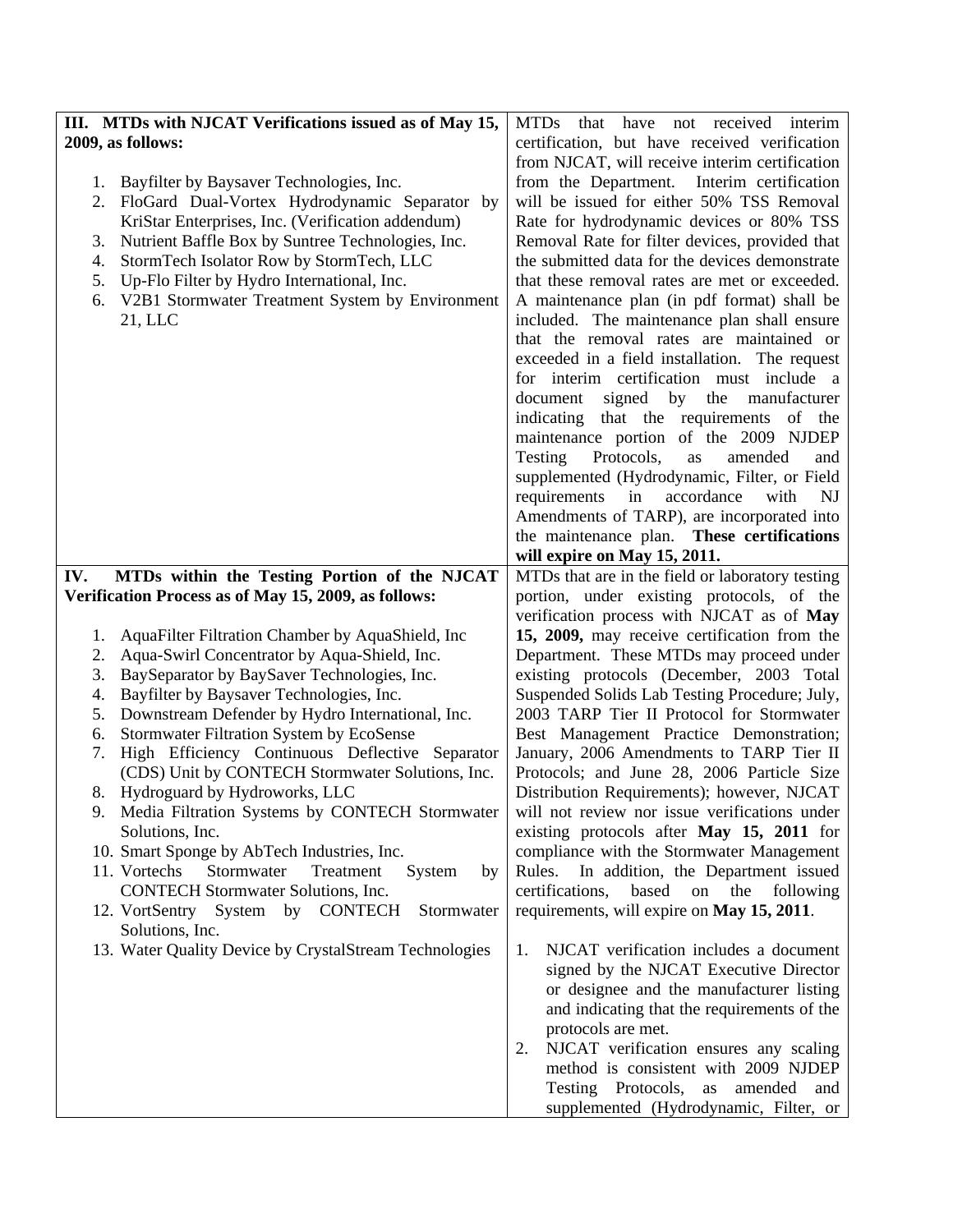|                                                                                                                                               | Field requirements in accordance with NJ<br>Amendments of TARP).<br><b>NJCAT</b><br>verification<br>includes<br>3.<br>a<br>recommended certification removal rate<br>and associated justification.<br><b>NJCAT</b><br>verification<br>includes<br>4.<br>a<br>maintenance plan addressing the depth<br>when sediment removal and/or filter<br>replacement/re-commissioning is required,<br>in accordance with 2009 NJDEP Testing<br>Protocols, as amended and supplemented<br>(Hydrodynamic,<br>Filter,<br><b>or</b><br>Field<br>requirements in accordance with NJ<br>Amendments of TARP).                                                                                                                                                                                                                                                                                                                                                                                                                                                                                                                                                                                                                                                                                                                       |
|-----------------------------------------------------------------------------------------------------------------------------------------------|------------------------------------------------------------------------------------------------------------------------------------------------------------------------------------------------------------------------------------------------------------------------------------------------------------------------------------------------------------------------------------------------------------------------------------------------------------------------------------------------------------------------------------------------------------------------------------------------------------------------------------------------------------------------------------------------------------------------------------------------------------------------------------------------------------------------------------------------------------------------------------------------------------------------------------------------------------------------------------------------------------------------------------------------------------------------------------------------------------------------------------------------------------------------------------------------------------------------------------------------------------------------------------------------------------------|
| MTDs that Start the Testing Portion of the NJCAT<br>V.<br>Verification Process between May 15, 2009 and Effective<br><b>Date of New Rules</b> | MTDs that start the field or laboratory testing<br>portion of the NJCAT verification process<br>between May 15, 2009 and the effective date<br>of the new Stormwater Management Rules,<br>N.J.A.C. 7:8, may receive acknowledgement<br>of certification from the Department.<br>The<br>receipt of the<br><b>NJCAT</b><br>Department's<br>verification and certification as well as the<br>documents from the testing agency and the<br>manufacturer (explained below) will be<br>acknowledged by the Department.<br><b>NJCAT</b><br>not review/issue<br>verifications<br>will<br><b>or</b><br>certifications<br>based<br>the<br>following<br>on<br>requirements<br>after <b>May</b><br>15,<br>2011<br>for<br>compliance with the Stormwater Management<br>Rules. The Department's acknowledgement of<br>certification,<br>based<br>the<br>following<br>on<br>requirements, will allow the device to be used<br>in compliance<br>with the Stormwater<br>Management Rules and will expire on May<br>15, 2011.<br>The testing of the MTD follows the 2009<br>1.<br>NJDEP Testing Protocols, as amended<br>and supplemented (Hydrodynamic, Filter,<br>or Field requirements in accordance with<br>NJ Amendments of TARP);<br>The device is tested by a third party entity<br>2.<br>in accordance with the 2009 NJDEP |
|                                                                                                                                               | Testing Protocols,<br>amended<br>as<br>and<br>supplemented (Hydrodynamic, Filter, or<br>Field requirements in accordance with NJ<br>Amendments of TARP),<br>Verification and certification for the TSS<br>3.                                                                                                                                                                                                                                                                                                                                                                                                                                                                                                                                                                                                                                                                                                                                                                                                                                                                                                                                                                                                                                                                                                     |